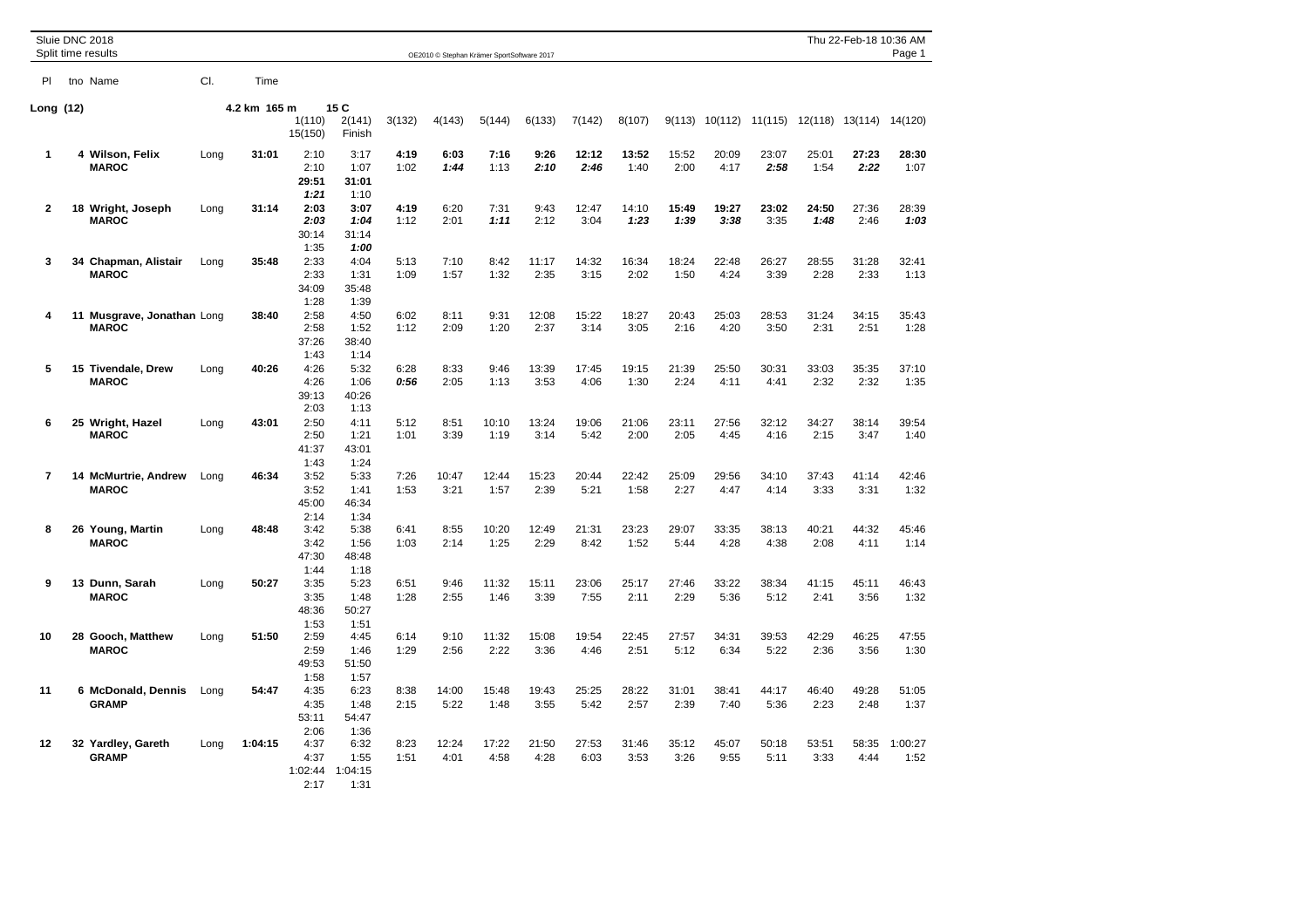|              | Sluie DNC 2018<br>Split time results |       |              |              |              |               | OE2010 @ Stephan Krämer SportSoftware 2017 |               |               |               |               |                 |                 |                 |                 | Thu 22-Feb-18 10:36 AM<br>Page 2 |
|--------------|--------------------------------------|-------|--------------|--------------|--------------|---------------|--------------------------------------------|---------------|---------------|---------------|---------------|-----------------|-----------------|-----------------|-----------------|----------------------------------|
| PI           | tno Name                             | CI.   | Time         |              |              |               |                                            |               |               |               |               |                 |                 |                 |                 |                                  |
| Medium (28)  |                                      |       | 2.8 km 105 m |              | 11 C         |               |                                            |               |               |               |               |                 |                 |                 |                 |                                  |
|              |                                      |       |              | 1(110)       | 2(141)       | 3(132)        | 4(143)                                     | 5(115)        | 6(119)        | 7(112)        | 8(114)        | 9(120)          | 10(150)         | 11(118)         | Finish          |                                  |
| 1            | 29 Gooch, Joel                       | Mediu | 26:36        | 3:03         | 4:30         | 6:34          | 9:12                                       | 12:26         | 14:05         | 15:17         | 18:37         | 19:53           | 21:47           | 23:22           | 26:36           |                                  |
|              | <b>MAROC</b>                         |       |              | 3:03         | 1:27         | 2:04          | 2:38                                       | 3:14          | 1:39          | 1:12          | 3:20          | 1:16            | 1:54            | 1:35            | 3:14            |                                  |
| $\mathbf{2}$ | 12 Musgrave, Ewan                    | Mediu | 26:54        | 2:41         | 3:52         | 5:16          | 7:34                                       | 11:39         | 14:33         | 16:11         | 19:24         | 20:40           | 22:19           | 24:14           | 26:54           |                                  |
|              | <b>MAROC</b>                         |       |              | 2:41         | 1:11         | 1:24          | 2:18                                       | 4:05          | 2:54          | 1:38          | 3:13          | 1:16            | 1:39            | 1:55            | 2:40            |                                  |
| 3            | 31 Graham, Luke                      | Mediu | 30:21        | 3:00         | 4:30         | 7:08          | 9:13                                       | 13:52         | 17:14         | 18:32         | 21:38         | 23:21           | 25:17           | 27:30           | 30:21           |                                  |
|              | <b>MAROC</b>                         |       |              | 3:00         | 1:30         | 2:38          | 2:05                                       | 4:39          | 3:22          | 1:18          | 3:06          | 1:43            | 1:56            | 2:13            | 2:51            |                                  |
| 4            | 8 Campbell, Kirsty                   | Mediu | 31:05        | 3:19         | 4:46         | 6:16          | 8:32                                       | 14:20         | 18:14         | 19:46         | 23:08         | 24:19           | 26:05           | 28:01           | 31:05           |                                  |
|              | <b>MAROC</b>                         |       |              | 3:19         | 1:27         | 1:30          | 2:16                                       | 5:48          | 3:54          | 1:32          | 3:22          | 1:11            | 1:46            | 1:56            | 3:04            |                                  |
| 5            | 9 Campbell, Eilidh                   | Mediu | 32:12        | 3:31<br>3:31 | 5:48         | 7:24<br>1:36  | 9:38<br>2:14                               | 15:28         | 19:21         | 20:49         | 24:03         | 25:18           | 27:05           | 28:58           | 32:12           |                                  |
| 6            | <b>MAROC</b><br>37 Hale, Nick        | Mediu | 35:15        | 6:19         | 2:17<br>7:55 | 9:18          | 12:30                                      | 5:50<br>17:46 | 3:53<br>20:15 | 1:28<br>21:44 | 3:14<br>25:01 | 1:15<br>27:20   | 1:47<br>29:20   | 1:53<br>31:56   | 3:14<br>35:15   |                                  |
|              | <b>MAROC</b>                         |       |              | 6:19         | 1:36         | 1:23          | 3:12                                       | 5:16          | 2:29          | 1:29          | 3:17          | 2:19            | 2:00            | 2:36            | 3:19            |                                  |
| 7            | 35 Low, Chris                        | Mediu | 35:34        | 3:37         | 5:36         | 7:10          | 10:32                                      | 16:37         | 19:12         | 21:15         | 25:17         | 27:11           | 29:21           | 31:51           | 35:34           |                                  |
|              | <b>MAROC</b>                         |       |              | 3:37         | 1:59         | 1:34          | 3:22                                       | 6:05          | 2:35          | 2:03          | 4:02          | 1:54            | 2:10            | 2:30            | 3:43            |                                  |
| 8            | 22 Bennett, Alan                     | Mediu | 36:26        | 3:35         | 5:25         | 7:32          | 11:04                                      | 17:40         | 20:32         | 22:27         | 26:48         | 28:20           | 30:25           | 33:21           | 36:26           |                                  |
|              | <b>MAROC</b>                         |       |              | 3:35         | 1:50         | 2:07          | 3:32                                       | 6:36          | 2:52          | 1:55          | 4:21          | 1:32            | 2:05            | 2:56            | 3:05            |                                  |
| 9            | 16 Mather, Paul                      | Mediu | 39:08        | 2:59         | 4:36         | 8:14          | 13:30                                      | 22:28         | 24:43         | 26:18         | 30:04         | 31:33           | 33:50           | 35:56           | 39:08           |                                  |
|              | <b>MAROC</b>                         |       |              | 2:59         | 1:37         | 3:38          | 5:16                                       | 8:58          | 2:15          | 1:35          | 3:46          | 1:29            | 2:17            | 2:06            | 3:12            |                                  |
| 10           | 36 Lawrence, Pete                    | Mediu | 40:34        | 3:50         | 5:53         | 7:56          | 11:29                                      | 16:19         | 18:55         | 24:56         | 30:25         | 32:02           | 34:53           | 37:20           | 40:34           |                                  |
|              | <b>GRAMP</b>                         |       |              | 3:50         | 2:03         | 2:03          | 3:33                                       | 4:50          | 2:36          | 6:01          | 5:29          | 1:37            | 2:51            | 2:27            | 3:14            |                                  |
| 11           | 40 Lang, John                        | Mediu | 41:26        | 3:56         | 6:29         | 9:45          | 13:25                                      | 19:16         | 23:01         | 25:18         | 30:06         | 32:04           | 34:19           | 37:17           | 41:26           |                                  |
|              | <b>GRAMP</b>                         |       |              | 3:56         | 2:33         | 3:16          | 3:40                                       | 5:51          | 3:45          | 2:17          | 4:48          | 1:58            | 2:15            | 2:58            | 4:09            |                                  |
| $12 \,$      | 19 Skinner, Rob                      | Mediu | 42:00        | 4:26         | 6:00         | 7:24          | 21:09                                      | 25:19         | 27:29         | 28:54         | 32:41         | 34:10           | 37:21           | 39:24           | 42:00           |                                  |
|              | <b>MAROC</b>                         |       |              | 4:26         | 1:34         | 1:24          | 13:45                                      | 4:10          | 2:10          | 1:25          | 3:47          | 1:29            | 3:11            | 2:03            | 2:36            |                                  |
| 13           | 3 Campbell, Phil                     | Mediu | 42:55        | 4:11         | 6:55         | 9:26          | 13:51                                      | 19:43         | 23:42         | 27:10         | 31:43         | 33:55           | 36:19           | 38:32           | 42:55           |                                  |
| 14           | <b>GRAMP</b>                         | Mediu | 42:59        | 4:11<br>5:25 | 2:44<br>8:24 | 2:31<br>10:37 | 4:25<br>14:08                              | 5:52<br>20:52 | 3:59<br>24:36 | 3:28<br>27:16 | 4:33<br>32:17 | 2:12<br>34:37   | 2:24<br>37:30   | 2:13<br>39:43   | 4:23<br>42:59   |                                  |
|              | 41 Green, Nick<br><b>GRAMP</b>       |       |              | 5:25         | 2:59         | 2:13          | 3:31                                       | 6:44          | 3:44          | 2:40          | 5:01          | 2:20            | 2:53            | 2:13            | 3:16            |                                  |
| 15           | 10 Sheridan, Bob                     | Mediu | 44:02        | 4:15         | 5:49         | 6:54          | 10:33                                      | 15:56         | 26:50         | 28:49         | 34:15         | 36:16           | 38:23           | 40:53           | 44:02           |                                  |
|              | <b>MAROC</b>                         |       |              | 4:15         | 1:34         | 1:05          | 3:39                                       | 5:23          | 10:54         | 1:59          | 5:26          | 2:01            | 2:07            | 2:30            | 3:09            |                                  |
| 16           | 2 Hamilton, lan                      | Mediu | 46:02        | 3:45         | 6:17         | 8:08          | 12:16                                      | 17:39         | 28:34         | 30:49         | 35:58         | 38:01           | 40:28           | 42:43           | 46:02           |                                  |
|              | <b>GRAMP</b>                         |       |              | 3:45         | 2:32         | 1:51          | 4:08                                       | 5:23          | 10:55         | 2:15          | 5:09          | 2:03            | 2:27            | 2:15            | 3:19            |                                  |
| 17           | 24 McIntyre, Ian                     | Mediu | 48:14        | 4:31         | 9:14         | 12:17         | 16:45                                      | 22:27         | 25:44         | 28:07         | 33:45         | 36:04           | 38:45           | 42:51           | 48:14           |                                  |
|              | <b>INT</b>                           |       |              | 4:31         | 4:43         | 3:03          | 4:28                                       | 5:42          | 3:17          | 2:23          | 5:38          | 2:19            | 2:41            | 4:06            | 5:23            |                                  |
| 18           | 7 Esson, David                       | Mediu | 48:56        | 4:42         | 7:00         | 9:00          | 13:15                                      | 19:27         | 23:00         | 25:27         | 32:57         | 35:34           | 39:34           | 43:32           | 48:56           |                                  |
|              | <b>GRAMP</b>                         |       |              | 4:42         | 2:18         | 2:00          | 4:15                                       | 6:12          | 3:33          | 2:27          | 7:30          | 2:37            | 4:00            | 3:58            | 5:24            |                                  |
| 19           | 20 Gomersall, Sam                    | Mediu | 50:28        | 3:40         | 5:39         | 6:58          | 17:02                                      | 25:33         | 28:43         | 34:57         | 39:44         | 41:56           | 44:07           | 46:48           | 50:28           |                                  |
|              | <b>GRAMP</b>                         |       |              | 3:40         | 1:59         | 1:19          | 10:04                                      | 8:31          | 3:10          | 6:14          | 4:47          | 2:12            | 2:11            | 2:41            | 3:40            |                                  |
| 20           | 39 Zak, Estra                        | Mediu | 50:39        | 5:59         | 8:50         | 12:16         | 17:03                                      | 25:25         | 29:16         | 31:41         | 37:43         | 39:57           | 43:01           | 45:51           | 50:39           |                                  |
|              | <b>GRAMP</b>                         |       | 51:22        | 5:59         | 2:51         | 3:26          | 4:47                                       | 8:22<br>22:32 | 3:51<br>26:06 | 2:25<br>28:26 | 6:02<br>33:55 | 2:14<br>36:03   | 3:04            | 2:50<br>46:01   | 4:48            |                                  |
| 21           | 33 Rowlands, Helen<br><b>GRAMP</b>   | Mediu |              | 5:29<br>5:29 | 7:44<br>2:15 | 10:41<br>2:57 | 16:33<br>5:52                              | 5:59          | 3:34          | 2:20          | 5:29          | 2:08            | 42:32<br>6:29   | 3:29            | 51:22<br>5:21   |                                  |
| 22           | 27 Kirk, David                       | Mediu | 57:10        | 4:48         | 8:50         | 19:56         | 24:37                                      | 30:17         | 37:55         | 40:20         | 44:20         | 46:07           | 48:23           | 51:16           | 57:10           |                                  |
|              | <b>MAROC</b>                         |       |              | 4:48         | 4:02         | 11:06         | 4:41                                       | 5:40          | 7:38          | 2:25          | 4:00          | 1:47            | 2:16            | 2:53            | 5:54            |                                  |
| 23           | 5 Craig, Peter                       | Mediu | 1:02:56      | 7:14         | 9:33         | 12:11         | 16:50                                      | 25:31         | 34:36         | 37:47         | 45:42         | 48:39           | 51:49           | 55:43           | 1:02:56         |                                  |
|              | <b>MAROC</b>                         |       |              | 7:14         | 2:19         | 2:38          | 4:39                                       | 8:41          | 9:05          | 3:11          | 7:55          | 2:57            | 3:10            | 3:54            | 7:13            |                                  |
| 24           | 23 Chapman, Catriona Mediu           |       | 1:04:22      | 4:00         | 6:44         | 9:02          | 17:24                                      | 23:15         | 26:33         | 28:34         | 34:14         | 36:40           | 39:15           | 1:00:12         | 1:04:22         |                                  |
|              | <b>MAROC</b>                         |       |              | 4:00         | 2:44         | 2:18          | 8:22                                       | 5:51          | 3:18          | 2:01          | 5:40          | 2:26            | 2:35            | 20:57           | 4:10            |                                  |
| 25           | 21 Bennett, Ewan                     | Mediu | 1:04:46      | 4:07         | 6:53         | 9:01          | 17:32                                      | 23:21         | 26:38         | 28:48         | 34:31         | 36:59           | 39:27           | 1:00:16         | 1:04:46         |                                  |
|              | <b>MAROC</b>                         |       |              | 4:07         | 2:46         | 2:08          | 8:31                                       | 5:49          | 3:17          | 2:10          | 5:43          | 2:28            | 2:28            | 20:49           | 4:30            |                                  |
| 26           | 17 Wright, Denise<br><b>MAROC</b>    | Mediu | 1:15:29      | 4:28<br>4:28 | 6:53<br>2:25 | 9:57<br>3:04  | 37:29<br>27:32                             | 45:19<br>7:50 | 49:38<br>4:19 | 52:26<br>2:48 | 58:31<br>6:05 | 1:01:40<br>3:09 | 1:05:04<br>3:24 | 1:08:42<br>3:38 | 1:15:29<br>6:47 | 21:18<br>*144                    |
|              |                                      |       |              |              |              |               |                                            |               |               |               |               |                 |                 |                 |                 |                                  |